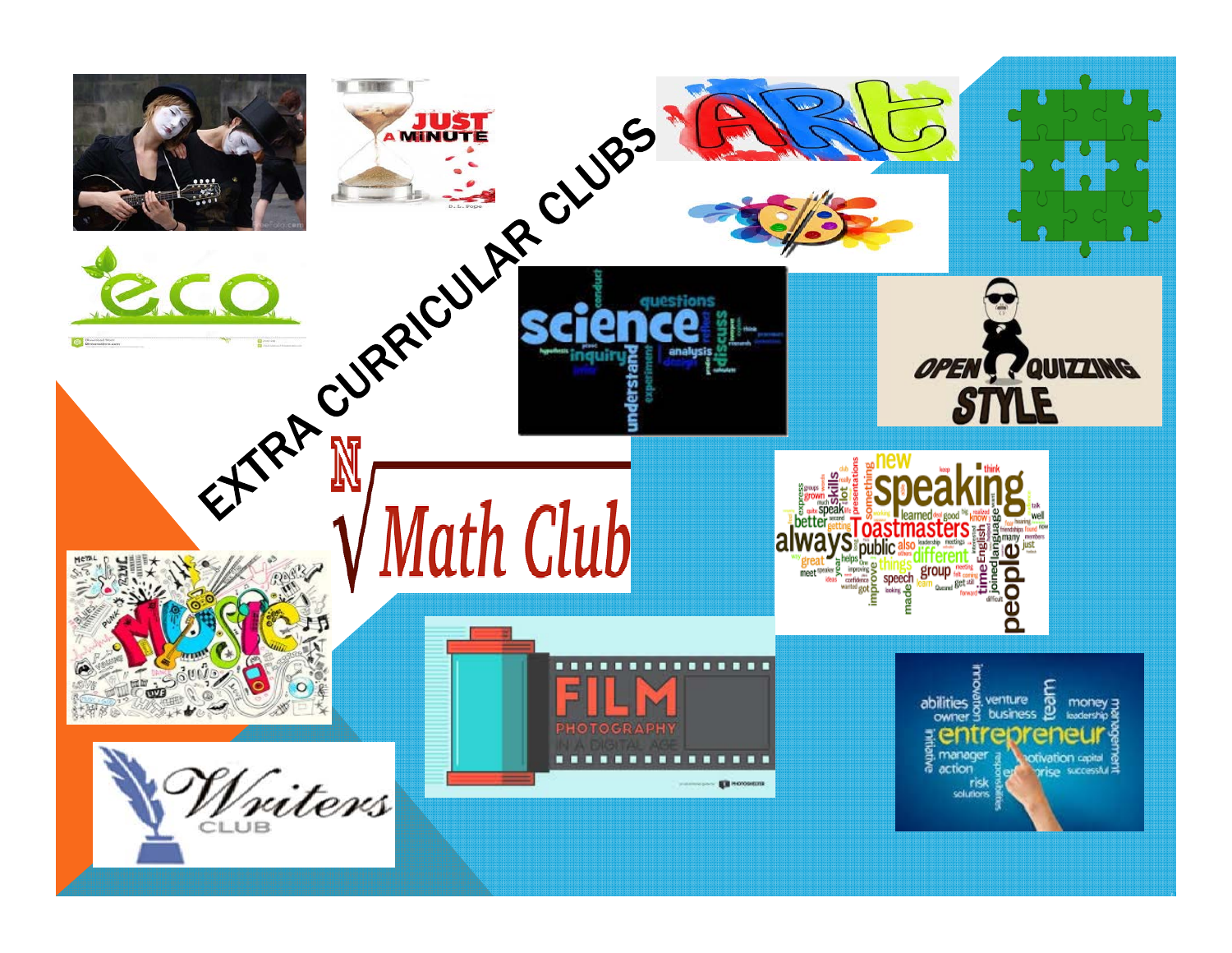## THE SEVEN R'S OF EDUCATION

According to the modern concept of education, the three traditional R's must be enhanced by another the four R's.

## **Reading, Writing and Arithmetic** – The old concept

The democratic concept includes **Rights, Responsibilities, Recreation and Relationships**

This can be achieved by synchronised and well monitored extra-curricular and cocurricular activities

The objective is to build well rounded personalities and get rid of the marks boogie syndrome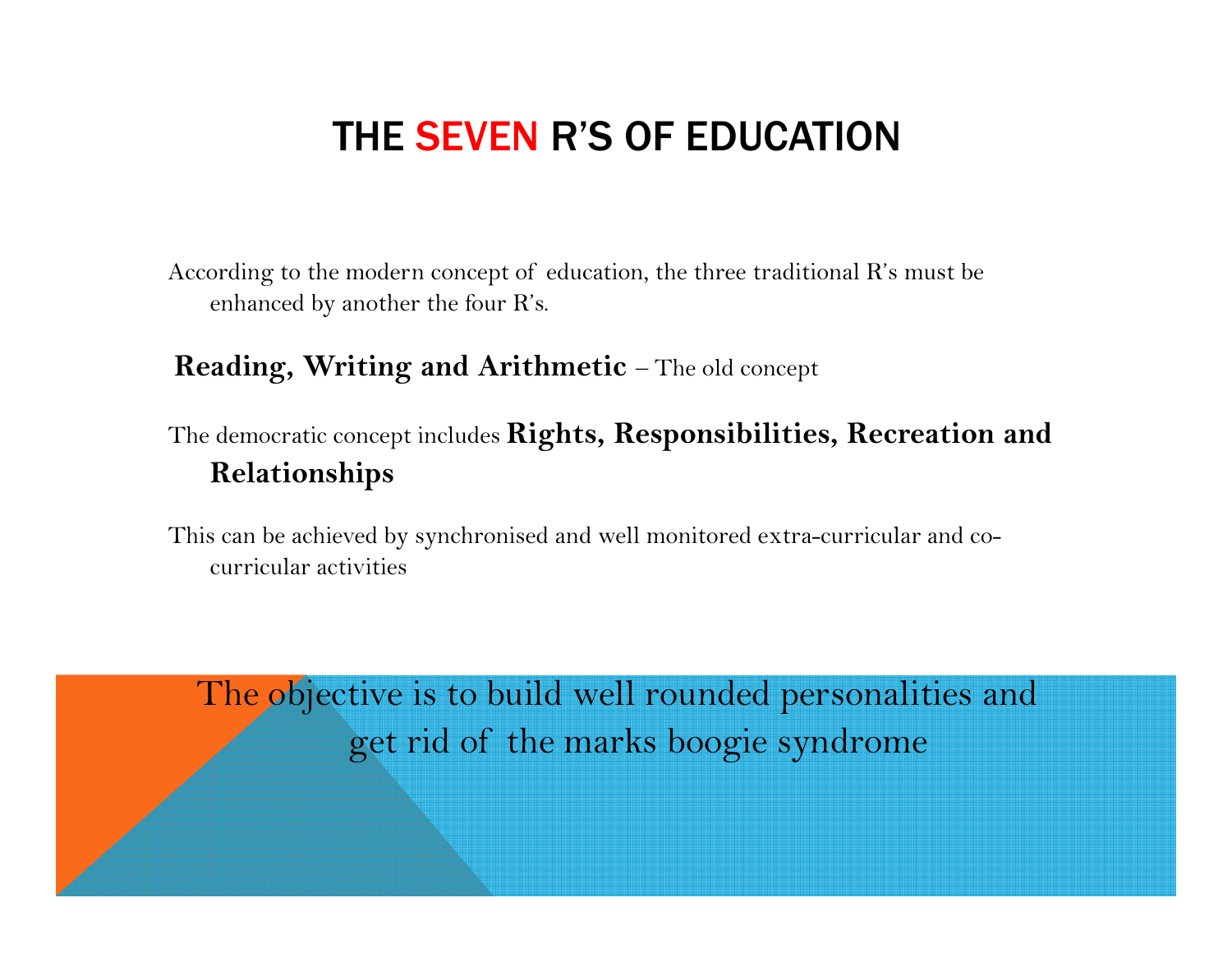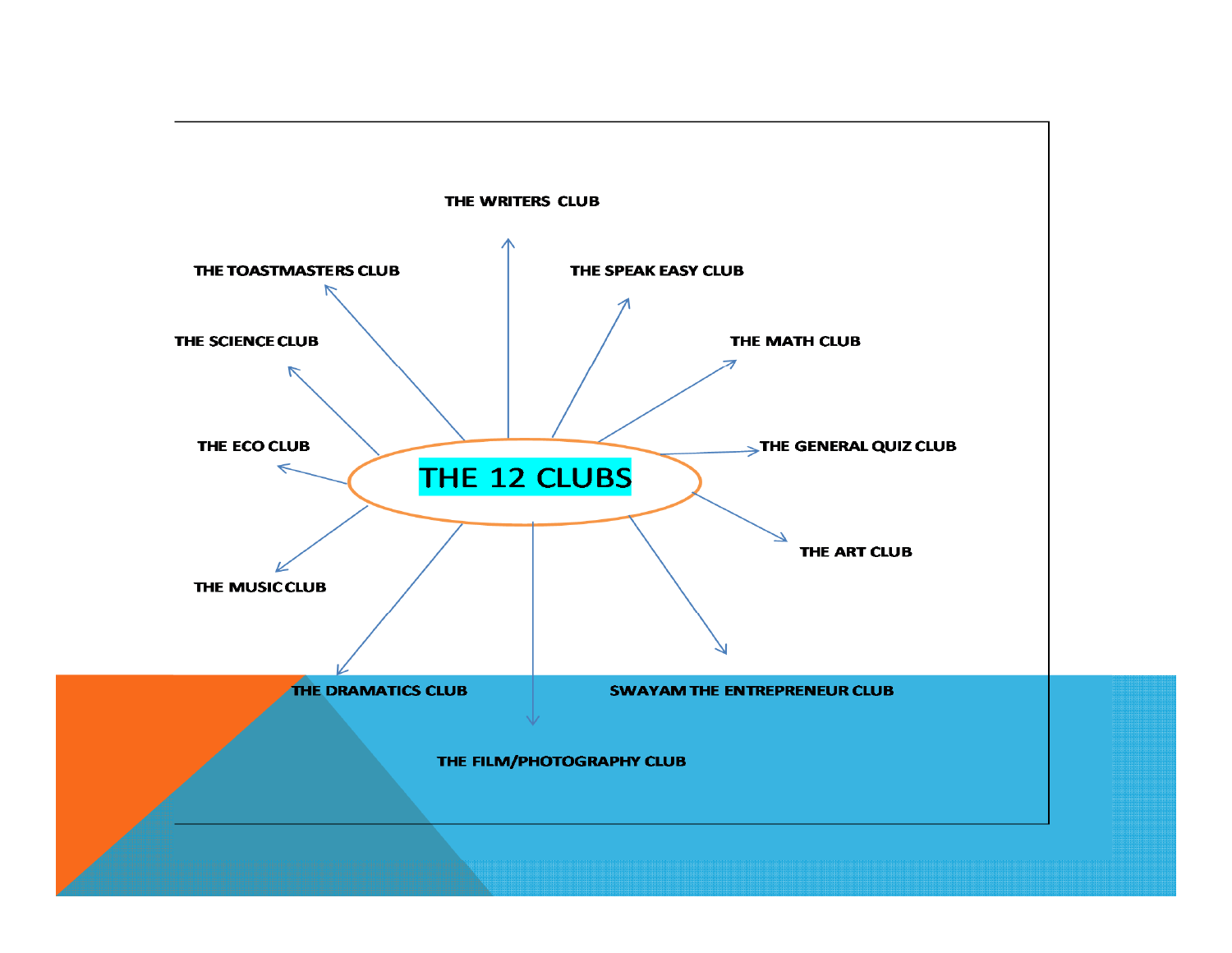## **WHEN ARE THESE ACTIVITIES OFFERED TO STUDENTS???**

All these activities are for the BE  $\frac{2}{4}$  and  $\frac{3}{4}$  students which is offered in both the semesters BE  $2/4-8$  sessions of 2 hours duration =16 hours in the third and fourth semesters respectively. BE  $3/4$  - 7 sessions of 2 hours duration = 14 hours in the fifth and sixth semesters respectively The induction of students into these clubs will be online and around 60 students can be enrolled in each club.

The second year students will have these clubs activities every Thursday The third year students will have these club activities every Friday

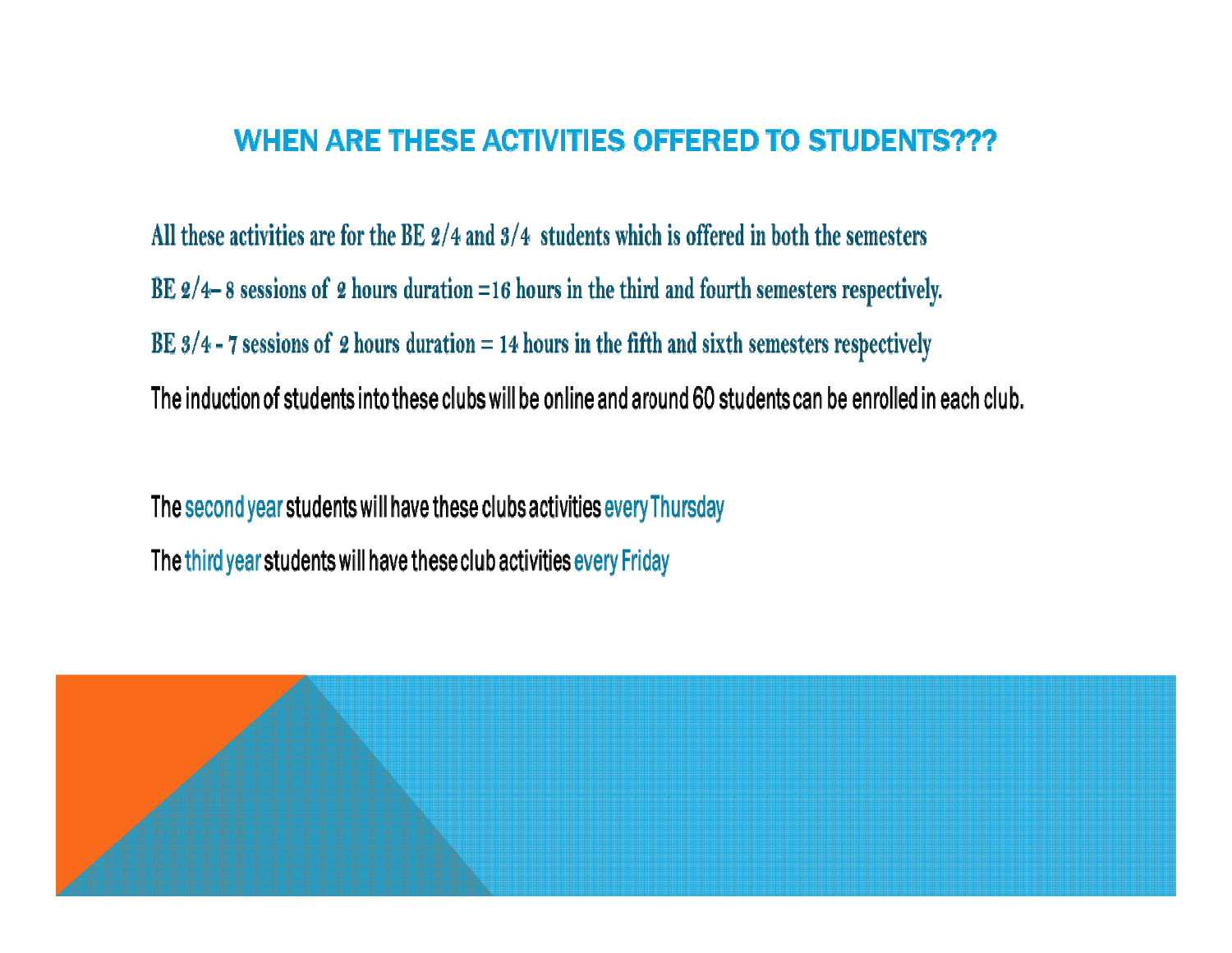| S.no | Name of<br>the club         | <b>Faculty Incharge</b>     | <b>Activities for second and</b><br>third year students<br><b>AND</b><br><b>Certification</b>                                                                                                              | <b>Experts</b>                                                                                                                                                   |
|------|-----------------------------|-----------------------------|------------------------------------------------------------------------------------------------------------------------------------------------------------------------------------------------------------|------------------------------------------------------------------------------------------------------------------------------------------------------------------|
| 1.   | The Writers'<br>club        | Mr<br>T. Sunand<br>Emmanuel | Guest Lecture-Is it an art or<br>skill or myth<br>Writing -persuasive essays,<br>catalogues, poetry, language of<br>advertisements, newspaper<br>article writing.<br>Calligraphy.<br>Knapp's certification | 1. Prof. Subba Rao (OUCE),<br>2. Dr. Sachin Madhavan                                                                                                             |
| 2.   | The Speak<br>Easy club      | Ms. K. Jhansi Rani          | <b>MUN- Mock United Nations</b><br>JAM-Just a minute                                                                                                                                                       | 1. Mr. Padmanabhan<br>Subramanian - Consultant trainer,<br>at Reach Training Consultancy,<br>Chennai<br>2. G. Swarna Lakshmi . Associate                         |
| 3.   | The<br>Toastmasters<br>club | Dr Jacqueline<br>Amaral     | Debates, Extempore speeches,<br>Ceremonial and Customary<br>speeches                                                                                                                                       | professor, ELT, EFLU<br>Dr Deepa Kiran Founder-<br>Director, Story Arts India.<br>Contact info:<br>90529 10239<br>over2deepakiran@gmail.com<br>www.deepakiran.in |
| 4.   | The Math<br>club            | Dr. Omprakash               | Seminars and General quiz                                                                                                                                                                                  |                                                                                                                                                                  |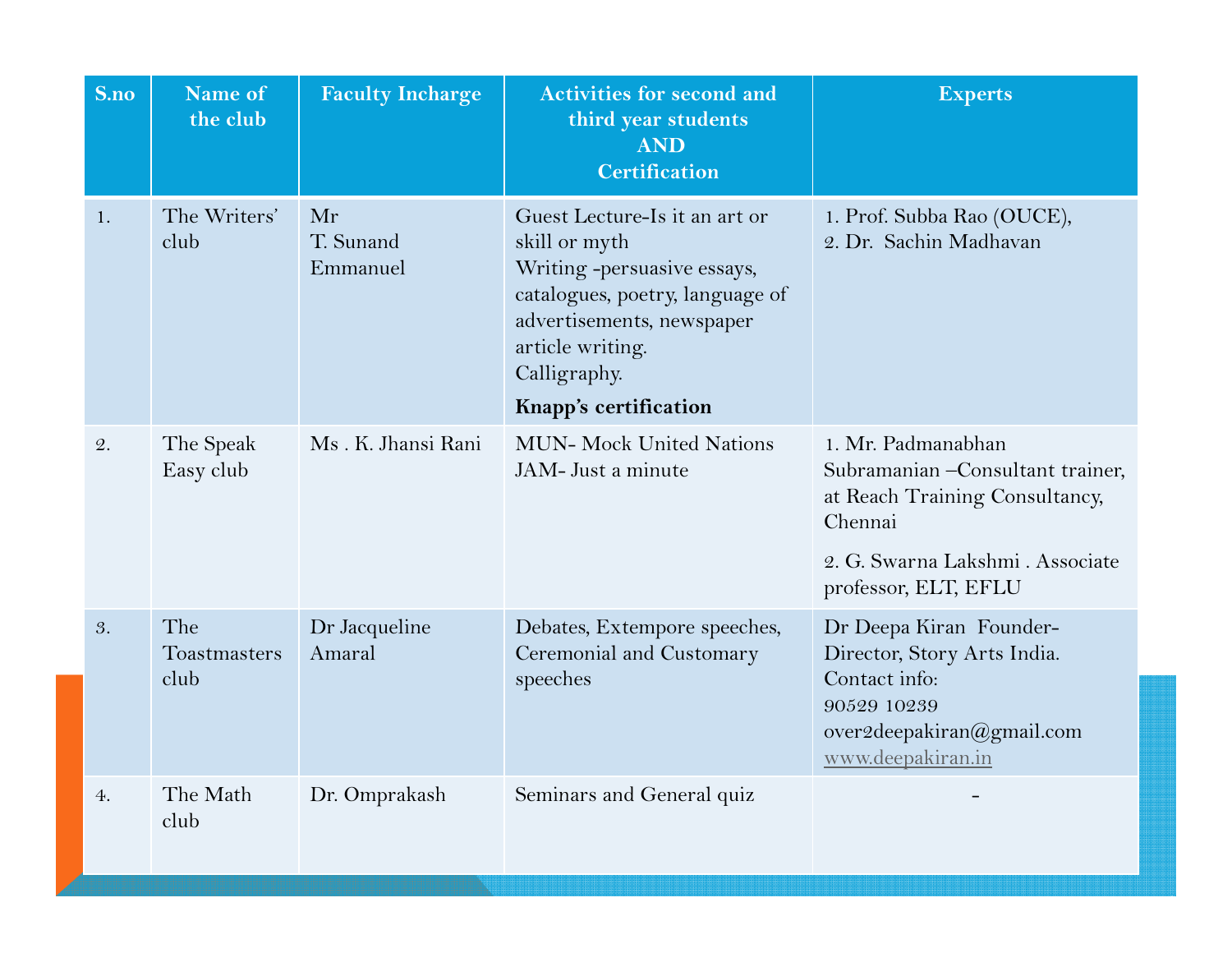| S.no | Name of the club      | <b>Faculty incharge</b>                                  | <b>Activities for second and</b><br>third year students<br><b>AND</b><br><b>Certification</b>                                                                                                                                                                                                                                                                                                                              | <b>Experts</b> |
|------|-----------------------|----------------------------------------------------------|----------------------------------------------------------------------------------------------------------------------------------------------------------------------------------------------------------------------------------------------------------------------------------------------------------------------------------------------------------------------------------------------------------------------------|----------------|
| 5. a | The Science club      | Ms P. Sukanya<br>(Chemistry)                             | Quiz- topics ranging from science in daily<br>life to latest innovations, videos of great<br>achievements, working principles of<br>Chemistry                                                                                                                                                                                                                                                                              |                |
| 5. b | The Science club      | Dr Ramdevudu &<br>Dr P. Venkateswara<br>Rao<br>(Physics) | Class room and video presentations on the<br>life of Einstein, Newton etc.<br>Quiz-Tambola- Play with periodic table.<br>Quiz-Just a minute & rapid fire questions,<br>Practical working principles of Physics.                                                                                                                                                                                                            |                |
| 6.   | The General quiz club | Ms. Sheela Rani<br>Simon                                 | Theme-based quiz/ audio-visual<br>Sports, Entertainment, Crosswords Jigsaw<br>Puzzles, Discoveries and inventions, Awards<br>and achievements of great personalities,<br>Books and their authors, History of<br>Countries and path-breaking, life altering<br>events in medicine, law, etc. Current events,<br>Breaking news, Advertisements, Whose line<br>is it anyway, Spell bee, Strange but true<br>events, Who's who |                |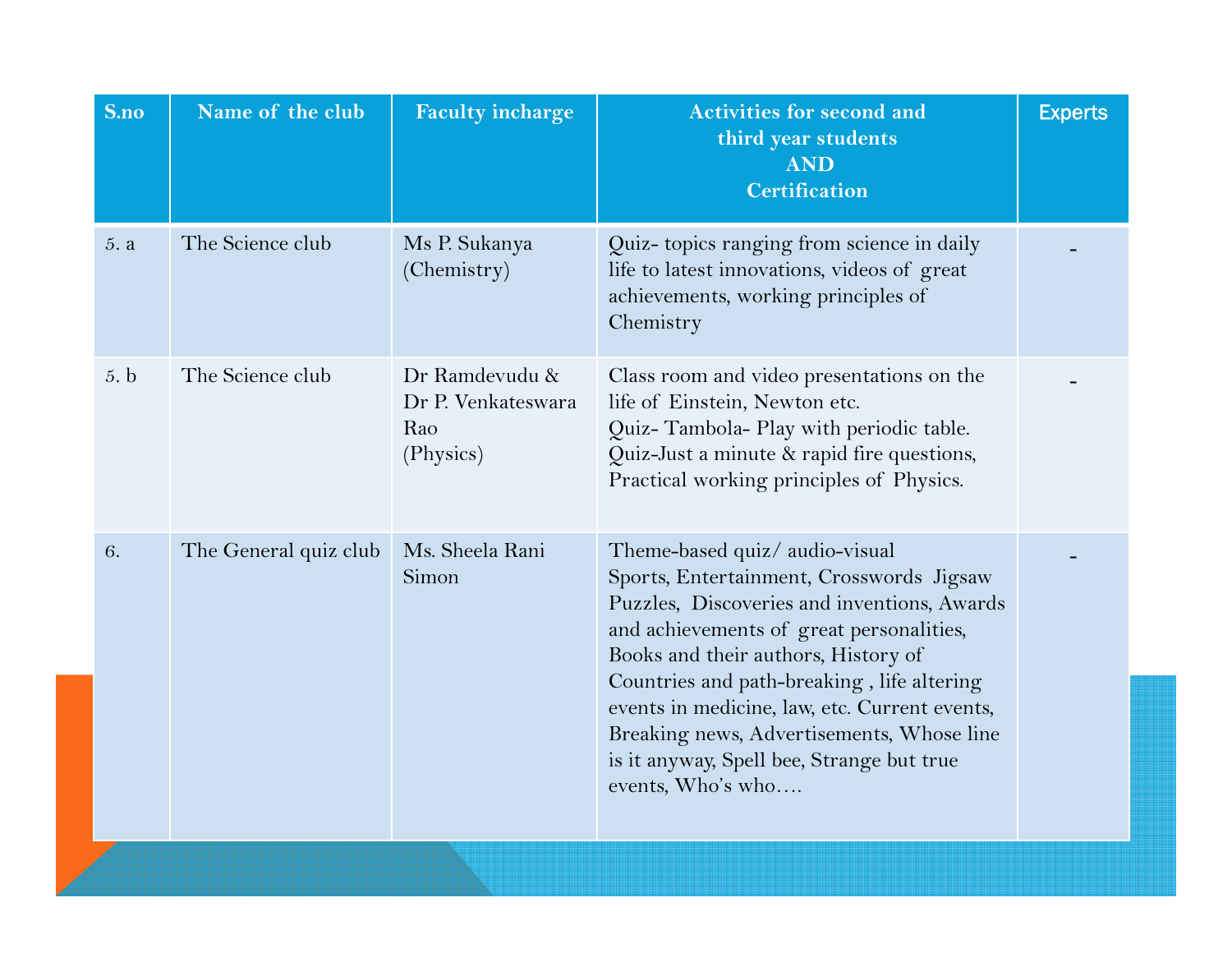| S.no | Name of<br>the club | Faculty<br>incharge | <b>Activities for second and</b><br>third year students<br><b>AND</b><br><b>Certification</b>                                                                                                                                                                                                                                                                                                                                                                      | <b>Experts</b>                                                                                                                                                                                 |
|------|---------------------|---------------------|--------------------------------------------------------------------------------------------------------------------------------------------------------------------------------------------------------------------------------------------------------------------------------------------------------------------------------------------------------------------------------------------------------------------------------------------------------------------|------------------------------------------------------------------------------------------------------------------------------------------------------------------------------------------------|
| 7.   | The Eco<br>club     | Ms. V.<br>Angelina  | 1. Developing low cost Eco friendly products<br>2. Displaying the nomenclature of the flora in<br>our campus<br>3. Renovation of rain water harvesting pits<br>4. Turning unused land in our college into lawn<br>5. Waste management<br>6. Creating environmental awareness by one's<br>hobbies<br>7. Identifying and finding solutions for<br>environmental problems.<br>8. Departmental solutions for environmental<br>problems<br>9. Seminars/ Guest lectures. |                                                                                                                                                                                                |
| 8.   | The Art<br>club     | Ms G.Meena          | Painting-oil, water, acrylic<br>Fabric, Pot, Canvass, wood and glass<br>Handicrafts-Embroidery, Flower making,<br>Jewellery making, wall hangings<br>Pottery, sculpture, and mosaic                                                                                                                                                                                                                                                                                | Suvarna Bhargavi<br>1.<br>Sathe<br>S.Vasudeva Rao<br>2.<br>Artist &<br>Cartoonist<br>Varna Art Centre,<br>Contact-91-040 -<br>65305796.<br>9392423222.<br>suvarnabhargavi_sathe<br>@yahoo.com. |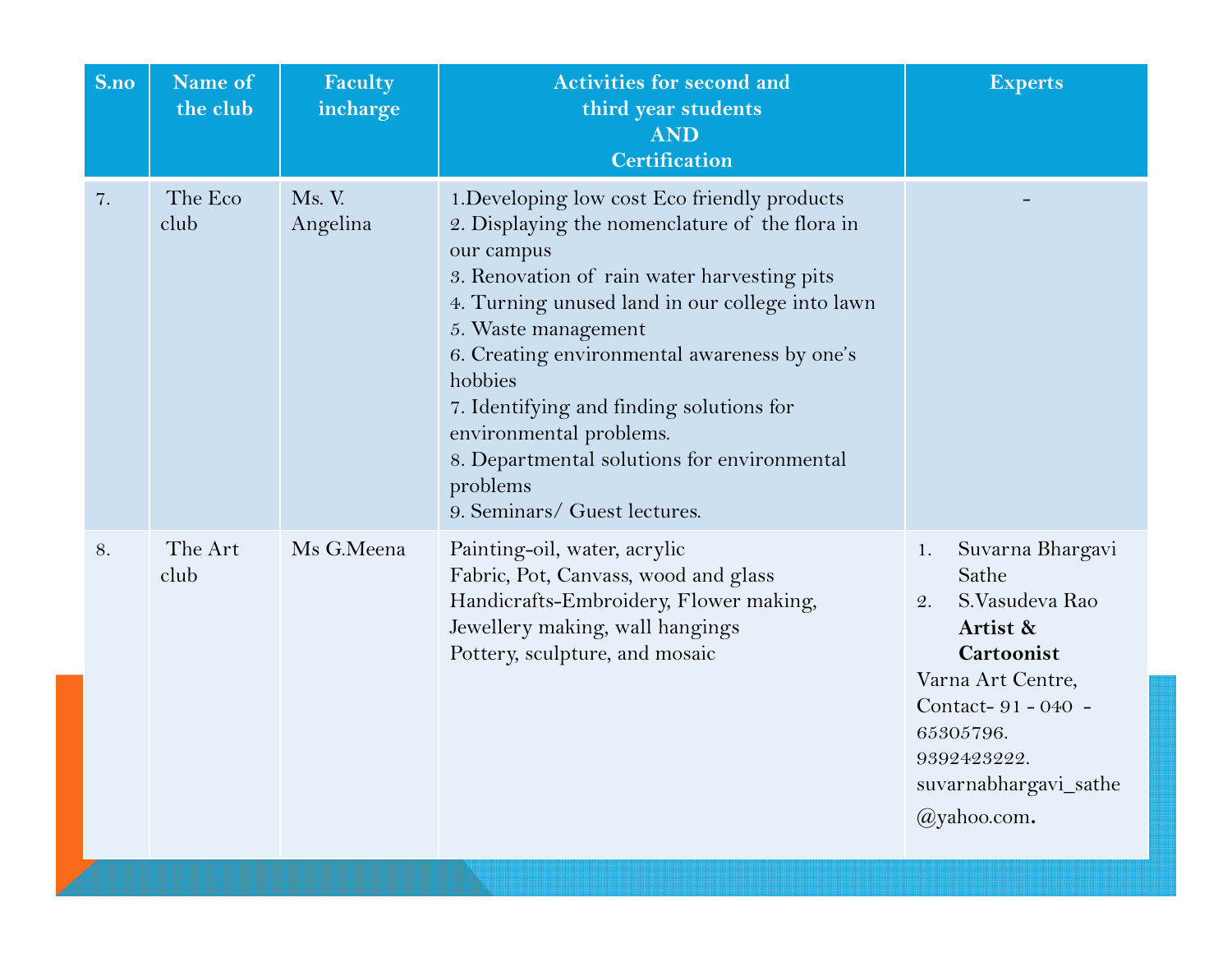| S.no       | Name of the<br>club                                                | Faculty<br>incharge     | <b>Activities for second and</b><br>third year students<br><b>AND</b><br><b>Certification</b>                                                                                                                                                                                | <b>Experts</b>                                                                                                                                |
|------------|--------------------------------------------------------------------|-------------------------|------------------------------------------------------------------------------------------------------------------------------------------------------------------------------------------------------------------------------------------------------------------------------|-----------------------------------------------------------------------------------------------------------------------------------------------|
| 9.         | The<br>Dramatics<br>Club                                           | Dr Jacqueline<br>Amaral | The Art of Compering<br>1.<br>Writing scripts<br>2.<br><b>Skits</b><br>3.<br>One-act plays on various themes<br>4.<br>Simulations<br>5.<br>Theme ballet, Ballads<br>6.<br>Classical Indian dances<br>7.<br>Miming & Mimicry<br>8.<br>Story telling<br>9.<br>10. Puppet plays | 1. Dr. Anubha<br>Rastogi.<br>97690 43276<br>rastogi.anu@gmail.co<br>$\underline{m}$<br>2. Padmini<br>Rangarajan. Founder-<br>Director-STEPARC |
| 10.        | The<br>Photography /<br>Film club                                  | Mr<br>S.Sreekrishna     | Will provide information on meeting<br>students                                                                                                                                                                                                                              |                                                                                                                                               |
| 11.<br>12. | The Music<br>club<br>The<br>Entrepreneur<br>club-<br><b>SWAYAM</b> | Dr Vasudha              |                                                                                                                                                                                                                                                                              |                                                                                                                                               |